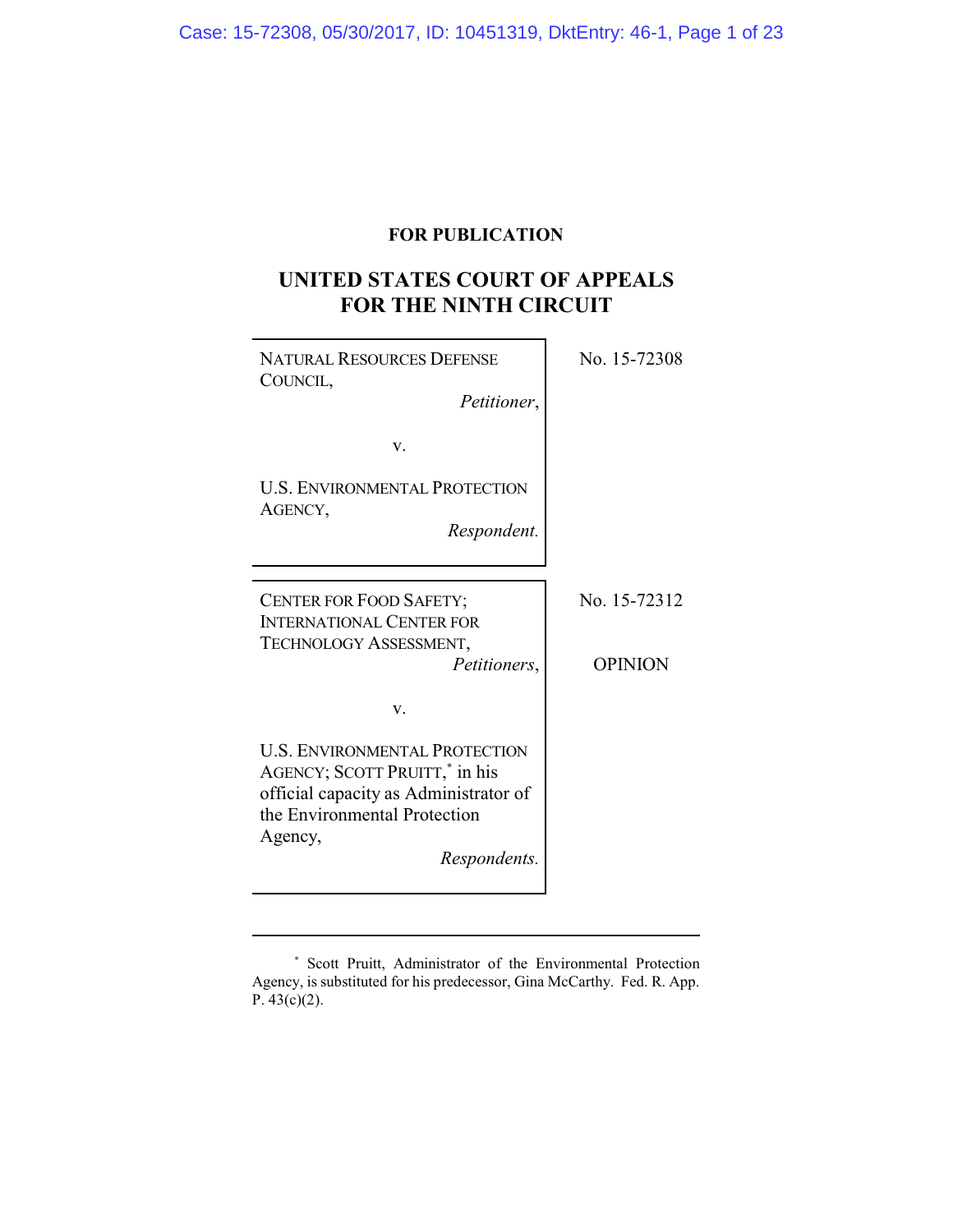On Petition for Review of an Order of the Environmental Protection Agency

Argued and Submitted November 17, 2016 San Francisco, California

Filed May 30, 2017

Before: Michael J. Melloy, **\*\*** Richard R. Clifton, and Paul J. Watford, Circuit Judges.

Opinion by Judge Melloy

### **SUMMARY\*\*\***

### **Pesticides / EPA**

The panel vacated the United States Environmental Protection Agency's ("EPA") conditional registration of the pesticide NSPW-L30SWS – an antimicrobial materials preservative that uses nanosilver as its active ingredient – because the EPA failed to support its requisite finding that NSPW was in the public interest under 7 U.S.C.  $§ 136a(c)(7)(C).$ 

**<sup>\*\*</sup>** The Honorable Michael J. Melloy, United States Circuit Judge for the U.S. Court of Appeals for the Eighth Circuit, sitting by designation.

**<sup>\*\*\*</sup>** This summary constitutes no part of the opinion of the court. It has been prepared by court staff for the convenience of the reader.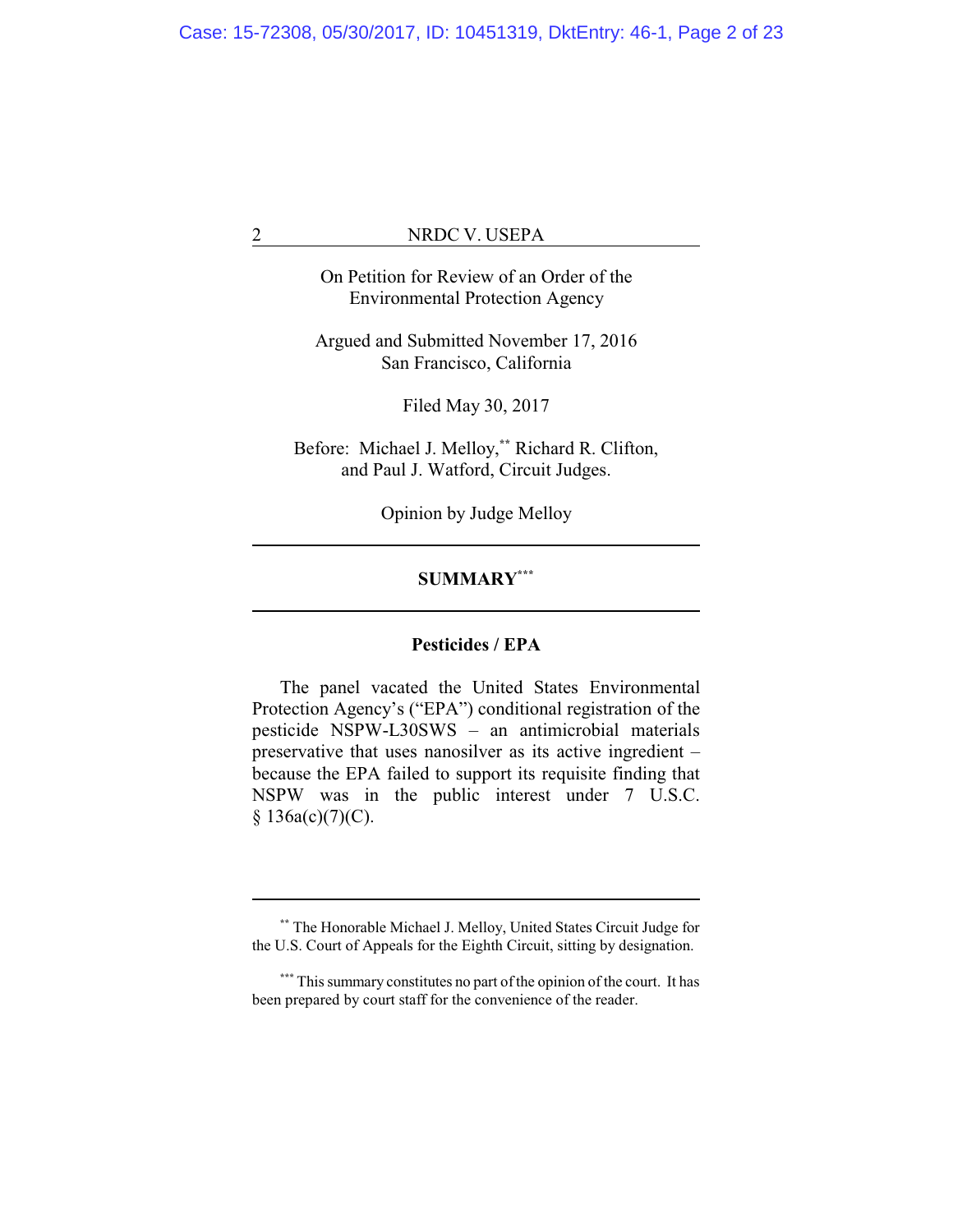The Federal Insecticide, Fungicide, and Rodenticide Act governs the sale, use, and distribution of pesticides, and the Act requires that pesticides generally must be registered with the EPA before being sold or distributed. The EPA may grant a temporary, conditional registration if it first determines that use of a pesticide was in the public interest.

The panel held that substantial evidence supported the EPA's findings that NPSW has lower application and mobility rates than conventional-silver pesticides.

The panel held, however, that substantial evidence did not support the EPA's finding that use of NPSW was in the public interest because it had the "potential" to reduce the amount of silver released into the environment. The panel held that the EPA's finding was based on two unsubstantiated assumptions: first, that current users of conventional-silver pesticides would replace those pesticides with NSPW; and second, that NSPW would not be incorporated into new products to the extent that such incorporation would actually *increase* the amount of silver released into the environment. The panel concluded that without evidence in the record to support the assumptions, it could not find that the EPA's public-interest finding was supported by substantial evidence as required by the Act.

### **COUNSEL**

Jaclyn H. Prange (argued), San Francisco, California; Aaron Colangelo, Washington, D.C.; as and for Petitioner Natural Resources Defense Council.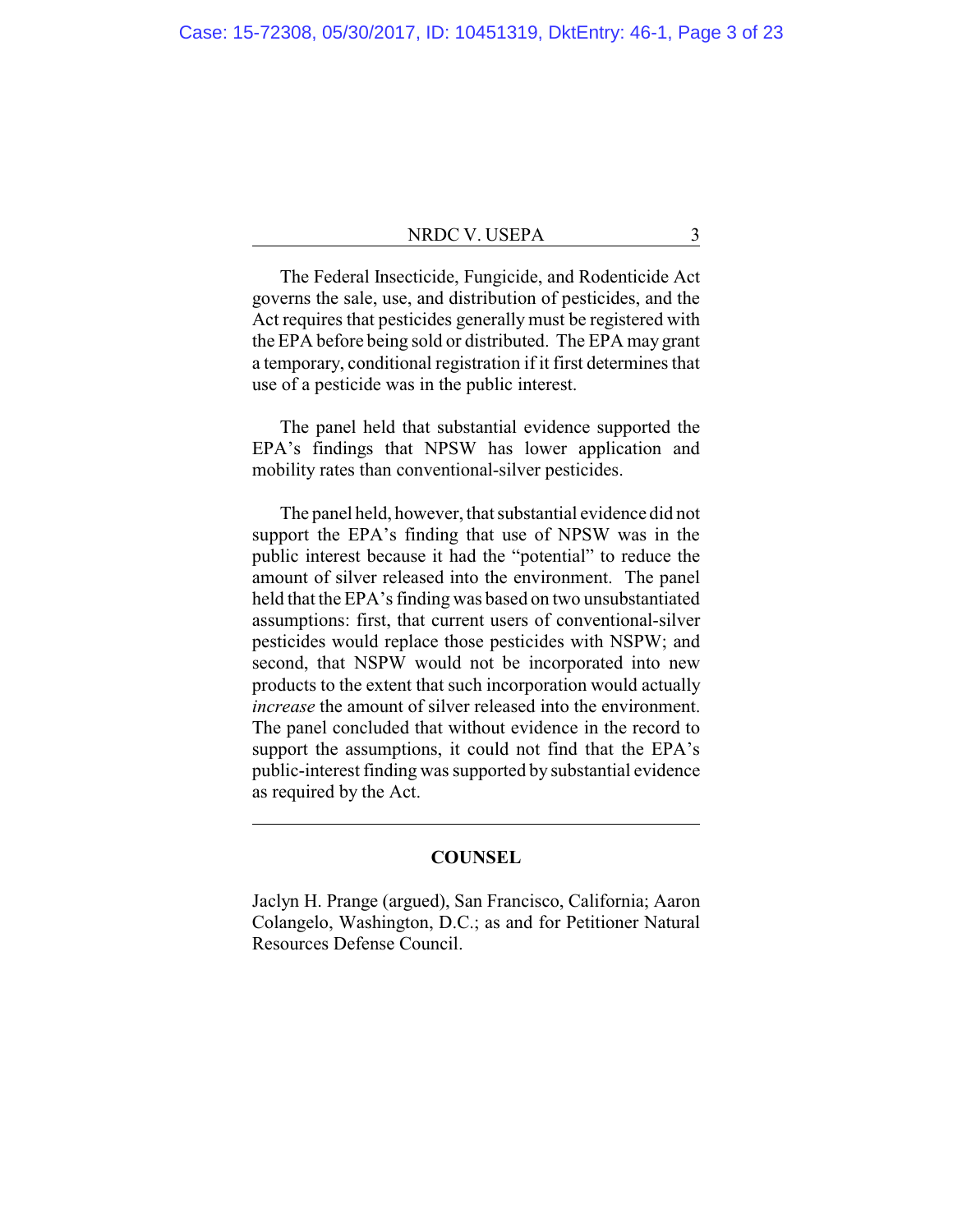George A. Kimbrell and Sylvia Wu, Center for Food Safety, San Francisco, California, for Petitioners Center for Food Safety and International Center for Technology Assessment.

Sue Chen (argued), Attorney, and John C. Cruden, Assistant Attorney General, Environmental Defense Section, Environment & Natural Resources Division, United States Department of Justice, Washington, D.C.; Amber Aranda, Of Counsel, Office of General Counsel, United States Environmental Protection Agency, Washington, D.C.; for Respondent.

### **OPINION**

MELLOY, Circuit Judge:

The Federal Insecticide, Fungicide, and Rodenticide Act ("FIFRA"),  $7 U.S.C.$   $\S$ § 136–136y, governs the sale, use, and distribution of pesticides. Under FIFRA, a pesticide generally must be registered with the Environmental Protection Agency ("EPA") before it is sold or distributed. *Id.* § 136a(a). In order to obtain pesticide registration, an applicant must submit sufficient data "concerning the product's health, safety, and environmental effects." *Pollinator Stewardship Council v. EPA*, 806 F.3d 520, 523 (9th Cir. 2015). The registration requirement thus enables the EPA to prohibit pesticides that will cause "unreasonable adverse effects on the environment." *Id.* (quoting 7 U.S.C. § 136a(c)(5)). Sometimes, however, the EPA may receive sufficient data to determine that short-term use of a pesticide is reasonable, but not enough data regarding its long-term use. *See* 7 U.S.C. § 136a(c)(7)(C). If the EPA lacks this data "because a period reasonably sufficient for generation of the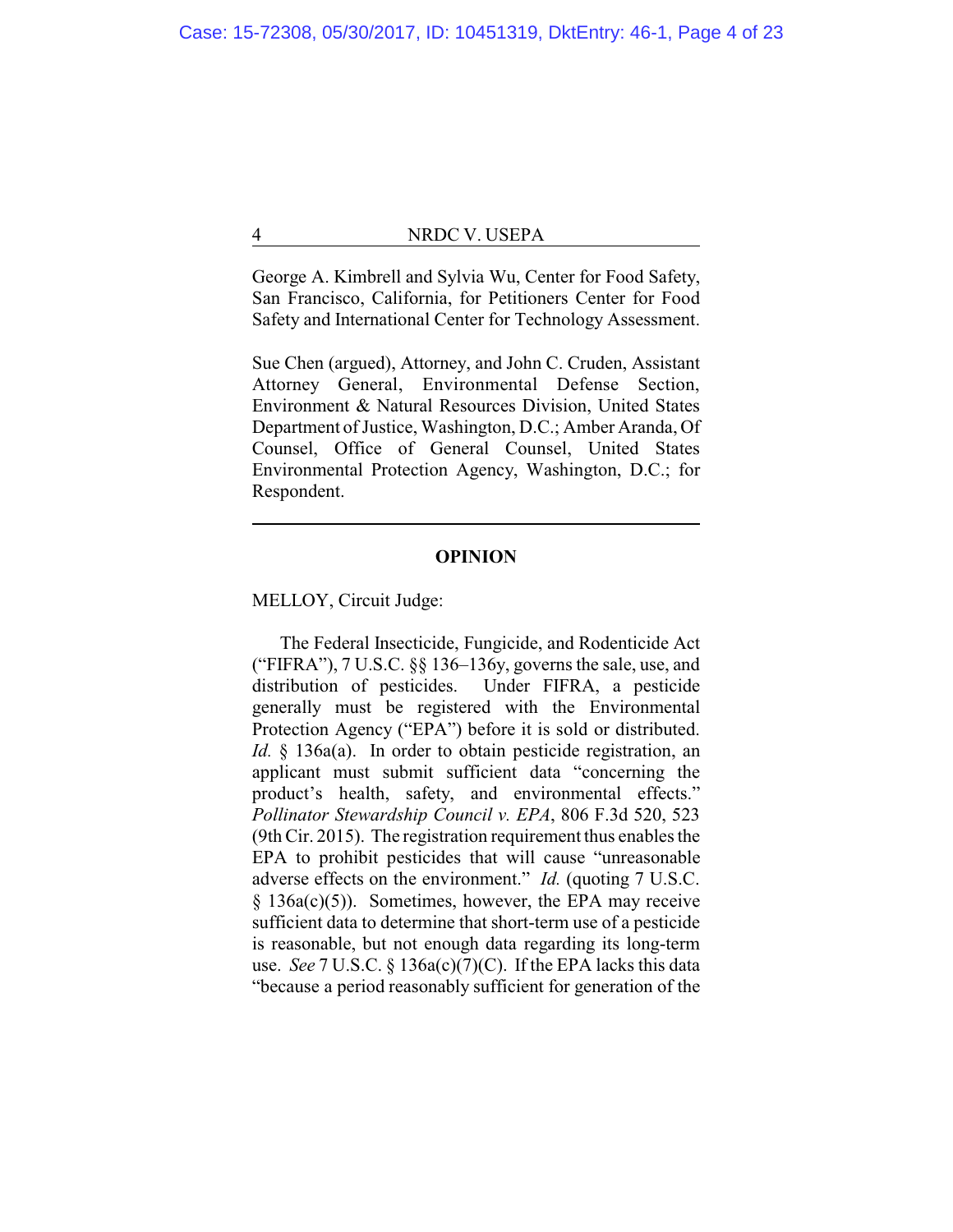data has not elapsed since the [EPA] first imposed the data requirement," the EPA may grant a temporary, conditional registration. *Id.* But, to issue the conditional registration, the EPA must first determine "that use of the pesticide is in the public interest." *Id.*

This case involves the pesticide NSPW-L30SS ("NSPW"). Manufactured by Nanosilva LLC, NSPW is an antimicrobial materials preservative that uses nanosilver as its active ingredient. Petitioners—the Natural Resources Defense Council, the Center for Food Safety, and the International Center for Technology Assessment—opposed the EPA's conditional registration of NSPW during public notice and comment. Petitioners argued the EPA failed to support its findings that (1) use of NPSW is in the public interest; and (2) Nanosilva LLC had insufficient time to submit the required data. The EPA, nonetheless, conditionally registered NSPW in May 2015. Petitioners filed a timely petition for review and now renew their arguments before this Court. We have jurisdiction for direct review of the agency action pursuant to 7 U.S.C. § 136n(b).

After reviewing the conditional registration for substantial evidence, we conclude the EPA failed to support its finding that NSPW is in the public interest. We therefore vacate the registration in whole and need not reach Petitioners' insufficient-time arguments.

**I**

NSPW is a materials preservative incorporated into plastic and textile products. When so incorporated, the EPA explains, NSPW can help "suppress the growth of bacteria, algae, fungus, mold[,] and mildew, which cause odors,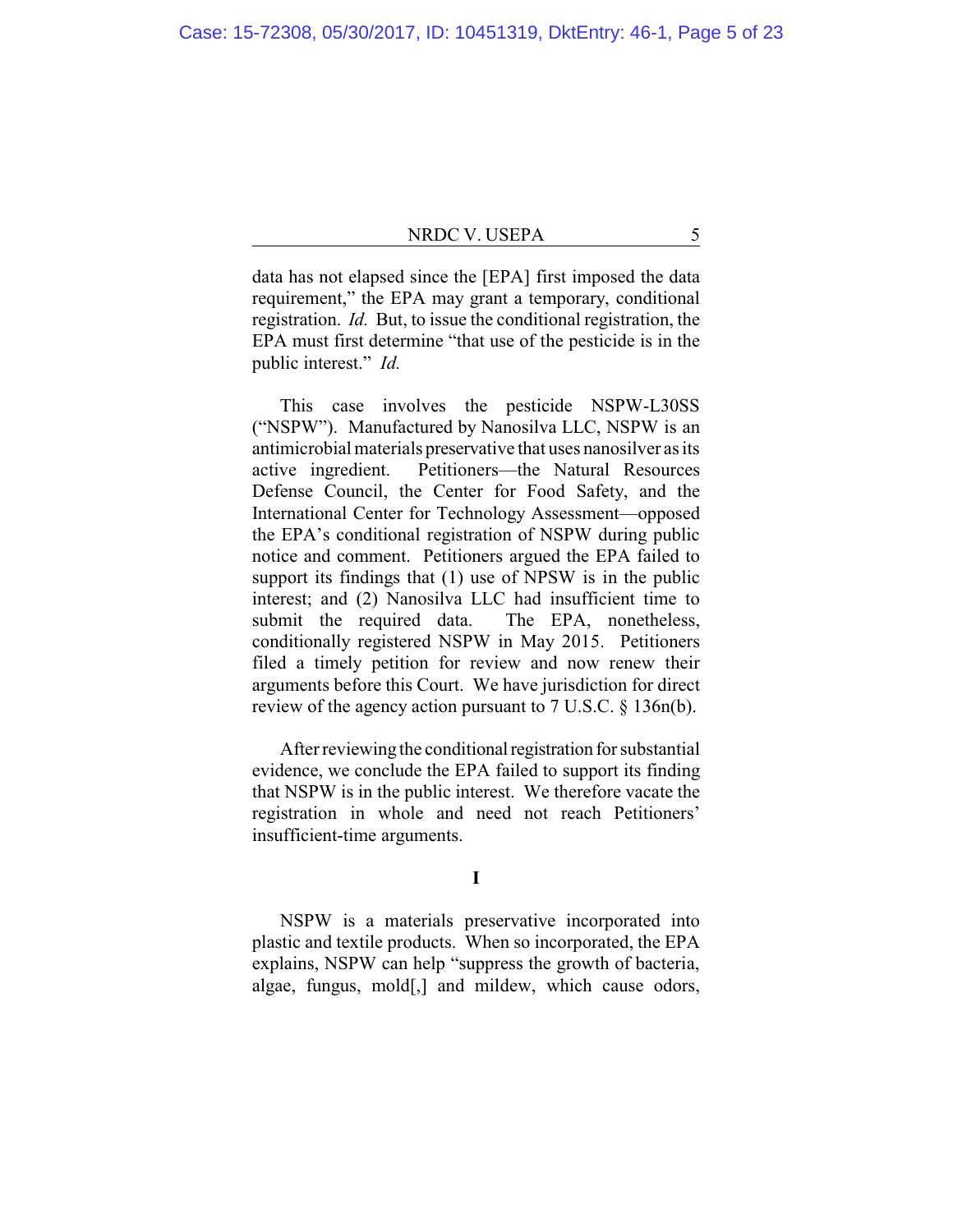discoloration, stains, and deterioration."**<sup>1</sup>** NSPW may be used in products such as trash cans, mops, window blinds, furniture, baseboards, light switches, plastic decking, carpet, toilet seats, shower curtains, tubs, cell phones, computers, plastic components in humidifiers, vacuums, combs, brushes, electric razors, blow dryers, beds, wall coverings, wheelchairs, linens, golf bags, exercise equipment, life preservers, sportswear, nursing uniforms, watch bands, restaurant uniforms, litter boxes, swimming pool equipment, ink pens, portable toilets, office supplies, and luggage. NSPW may not be used, however, in products designed for food contact, food packaging, or drinking water.

The active ingredient in NSPW is nanosilver. Simply put, nanosilver is a version of "conventional" silver that is engineered to have a much smaller particle size. Conventional silver has long been recognized as an antimicrobial agent and is the active ingredient in a number of currently registered pesticides used as materials preservatives. Nanosilver, due to its much smaller particle size, can have significantly different properties than conventional silver. These different properties provide new benefits and opportunities to industry.

But with these new benefits come new risks. After companies seeking to market nanosilver and other nanomaterials began approaching the EPA for pesticide

**<sup>1</sup>** Under FIFRA, pesticides include "any substance or mixture of substances intended for preventing, destroying, repelling, or mitigating any pest." 7 U.S.C. § 136(u). Pests include, with some exceptions, "(1) any insect, rodent, nematode, fungus, weed, or (2) any other form of terrestrial or aquatic plant or animal life or virus, bacteria, or other microorganism." *Id.* § 136(t).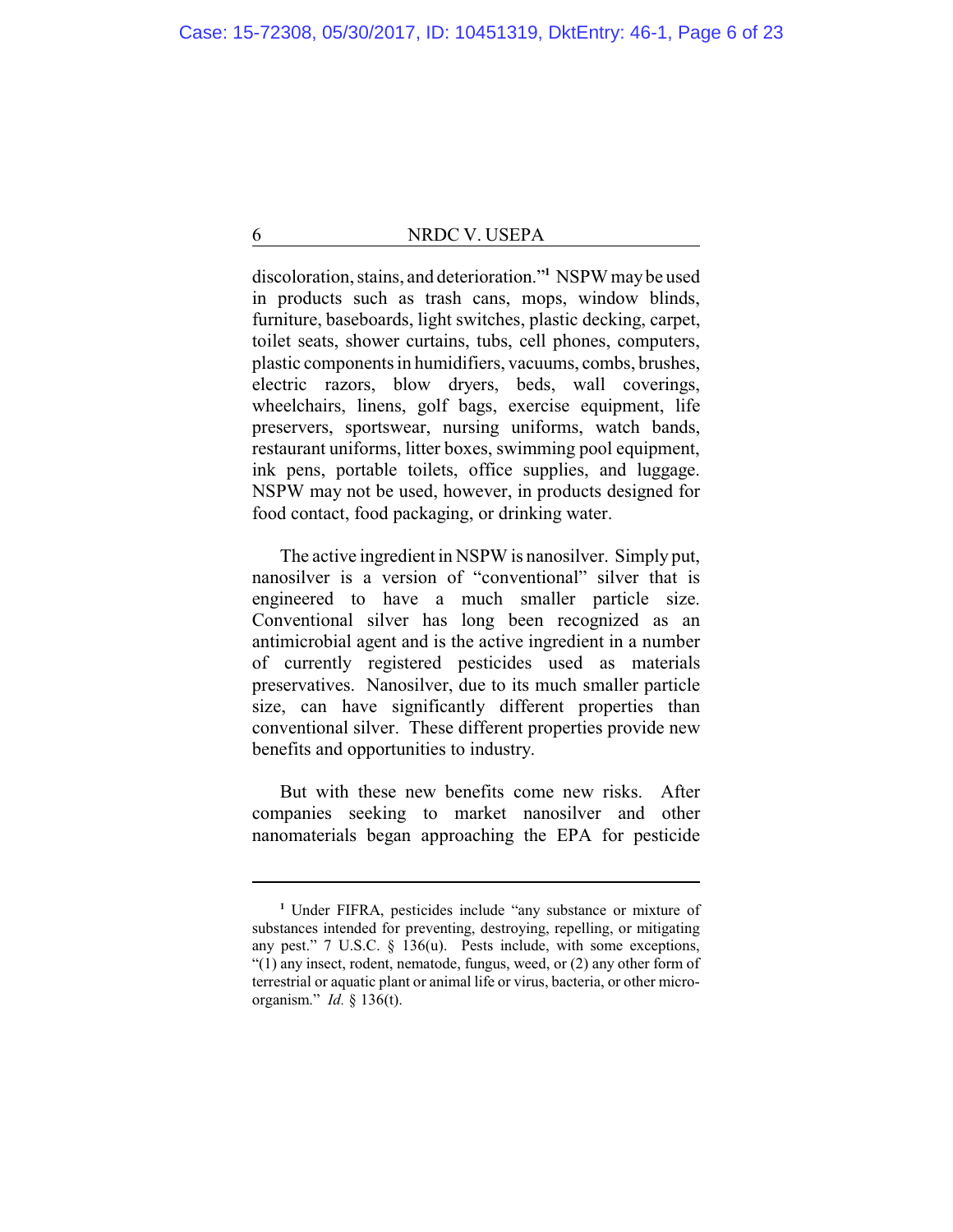registration, the EPA convened a meeting of the FIFRA Scientific Advisory Panel ("the Panel") in November 2009 to discuss potential hazards. In part, the Panel summarized its meeting as follows:

> The Panel was not aware of any information that suggested that silver ions released from silver nanomaterials would behave differently than silver ions generated by any other source. However, the Panel believed that the rate of silver ion production, as well as the distribution of silver in [biological] tissue, may differ substantially between silver nanomaterials and other forms of silver. Nanomaterials can deliver ions directly to specific tissues, cell membranes or inside cells. The biological effects of silver nanomaterials (including temporal pattern for ion delivery), as well as their environmental fate, can be affected by other materials present in the preparation (*e.g.*, surfactants). Nanosilver can also potentially act as a carrier for other toxic chemicals. These issues led the Panel to suggest that the hazard profile of silver nanomaterials may differ from other forms of silver.

The Panel thus recommended that the "EPA treat nanosilver differently from its conventional silver counterpart." The Panel also "cautioned about extrapolating from one nanosilver formulation to another when assessing hazards."

After the Panel convened, the EPA evaluated and conditionally registered two pesticides containing a form of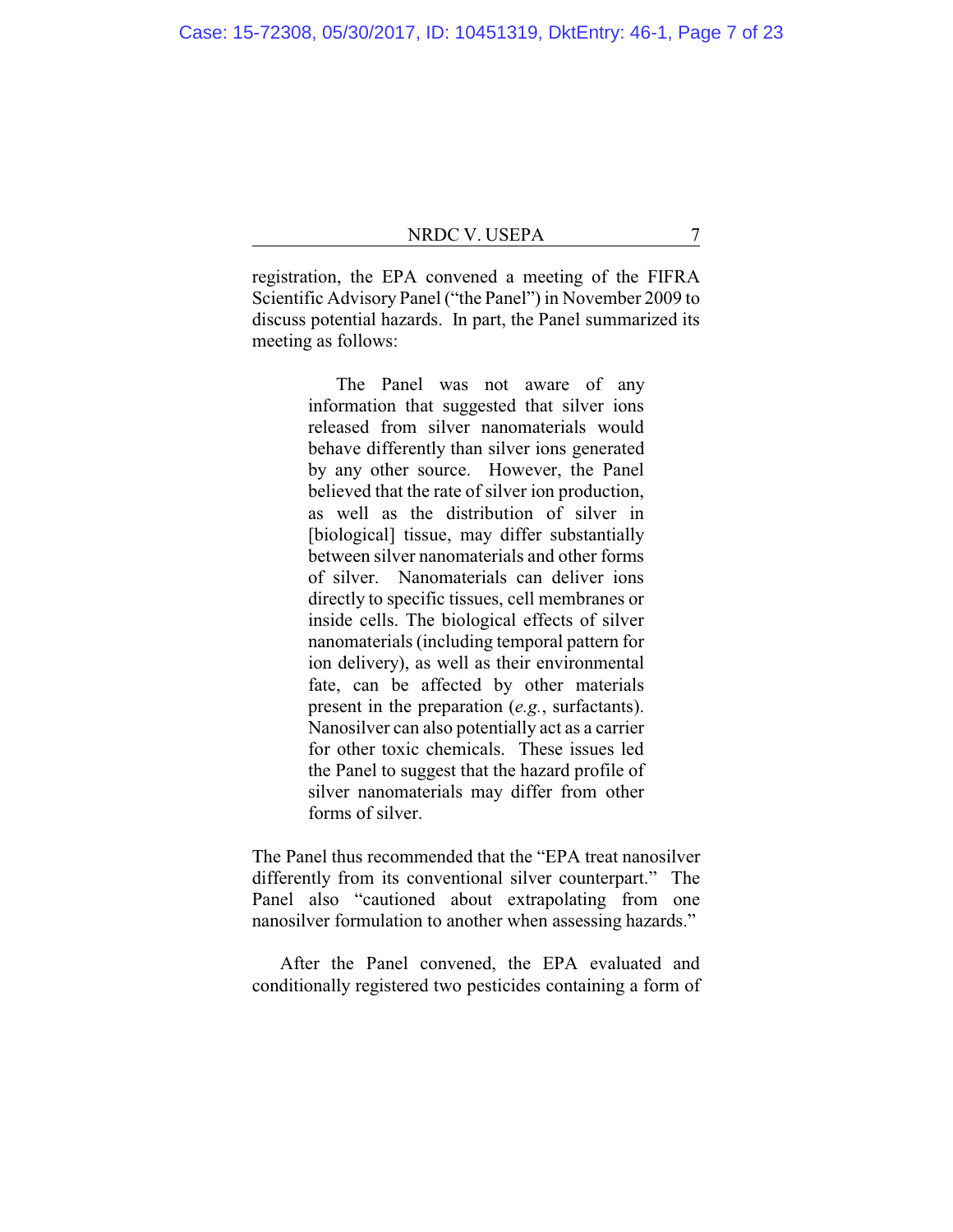nanosilver: AGS-20 and NSPW. Like NSPW, AGS-20 is a nanosilver-based antimicrobial pesticide used as a materials preservative. However, unlike NSPW, which is a liquid suspension incorporated into plastics and textiles, AGS-20 is a powder which may be used as a surface coating or by incorporation with textiles only. The nanosilver in AGS-20 also "has different size range and surface coatings than the nanosilver in NSPW[ ]." The EPA conditionally registered AGS-20 in December 2011, approximately three years after its manufacturer submitted its application for registration.**<sup>2</sup>**

Granting conditional registration to NSPW, however, took longer. While Nanosilva LLC submitted an application to register NSPW in 2009, the EPA did not conditionally register NSPW until May 2015. This conditional registration is for a four-year period.

In granting conditional registration, the EPA found, as required by 7 U.S.C. § 136a(c)(7)(C), that NSPW contained a new active ingredient and would not cause unreasonable adverse effects on the environment. The EPA also made two findings relevant to Petitioners' arguments in the present case. The EPA, first, found that granting conditional registration was in the public interest. Specifically, it found that NSPW had a lower application rate (*i.e.*, it uses less silver) and a lower mobility rate (*i.e.*, it is less likely to release silver into the environment in detectable quantities) when compared to conventional-silver pesticides. Therefore, the EPA reasoned, using NSPW has the "potential" to reduce

**<sup>2</sup>** This Court partially vacated the conditional registration of AGS-20 because the EPA did not satisfy its own rule for determining particular risk concerns requiring mitigation. *Nat. Res. Def. Council v. EPA (NRDC)*, 735 F.3d 873, 886–87 (9th Cir. 2013).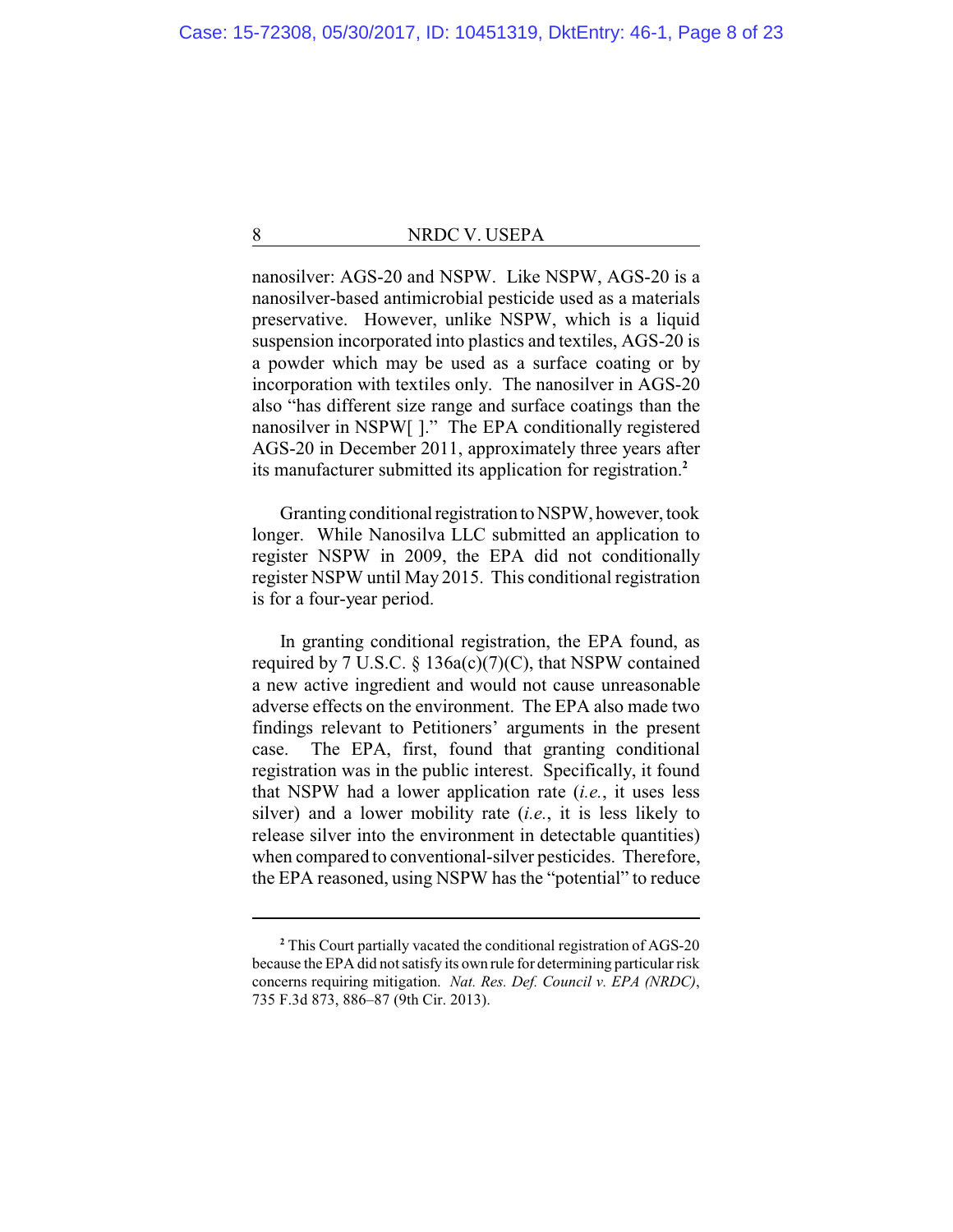"environmental loading" and risk caused by silver release. Second, the EPA found that Nanosilva LLC had insufficient time to generate the data required for unconditional registration.

Petitioners, who had opposed the conditional registration of NSPW during public notice and comment, filed a timely petition for review in this Court. They argue the EPA failed to support its public-interest and insufficient-time findings.**<sup>3</sup>**

### **II**

The following principles guide our review of the EPA's conditional registration of NSPW. First, we must sustain the conditional registration "if it is supported by substantial evidence when considered on the record as a whole." 7 U.S.C. § 136n(b). "Substantial evidence means more than a mere scintilla but less than a preponderance; it is such relevant evidence as a reasonable mind might accept as adequate to support a conclusion." *NRDC*, 735 F.3d at 877 (quoting *Vasquez v. Astrue*, 572 F.3d 586, 591 (9th Cir. 2009)). "Under the substantial evidence standard, we must affirm the [EPA's] finding 'where there is "such relevant evidence as a reasonable mind might accept as adequate to support a conclusion" even if it is possible to draw two inconsistent conclusions from the evidence.'" *Id.* (quoting *Nw. Food Processors Ass'n v. Reilly*, 886 F.2d 1075, 1079–80 (9th Cir. 1989)). "When, as in this case, the agency 'is making predictions, within its area of special expertise, at

**<sup>3</sup>** Petitioners do not directly challenge the EPA's no-adverse-effects finding (*i.e.*, that NSPW will not have any unreasonable adverse effect on the environment during the conditional-registration period), but Petitioners do not concede that NSPW is "safe."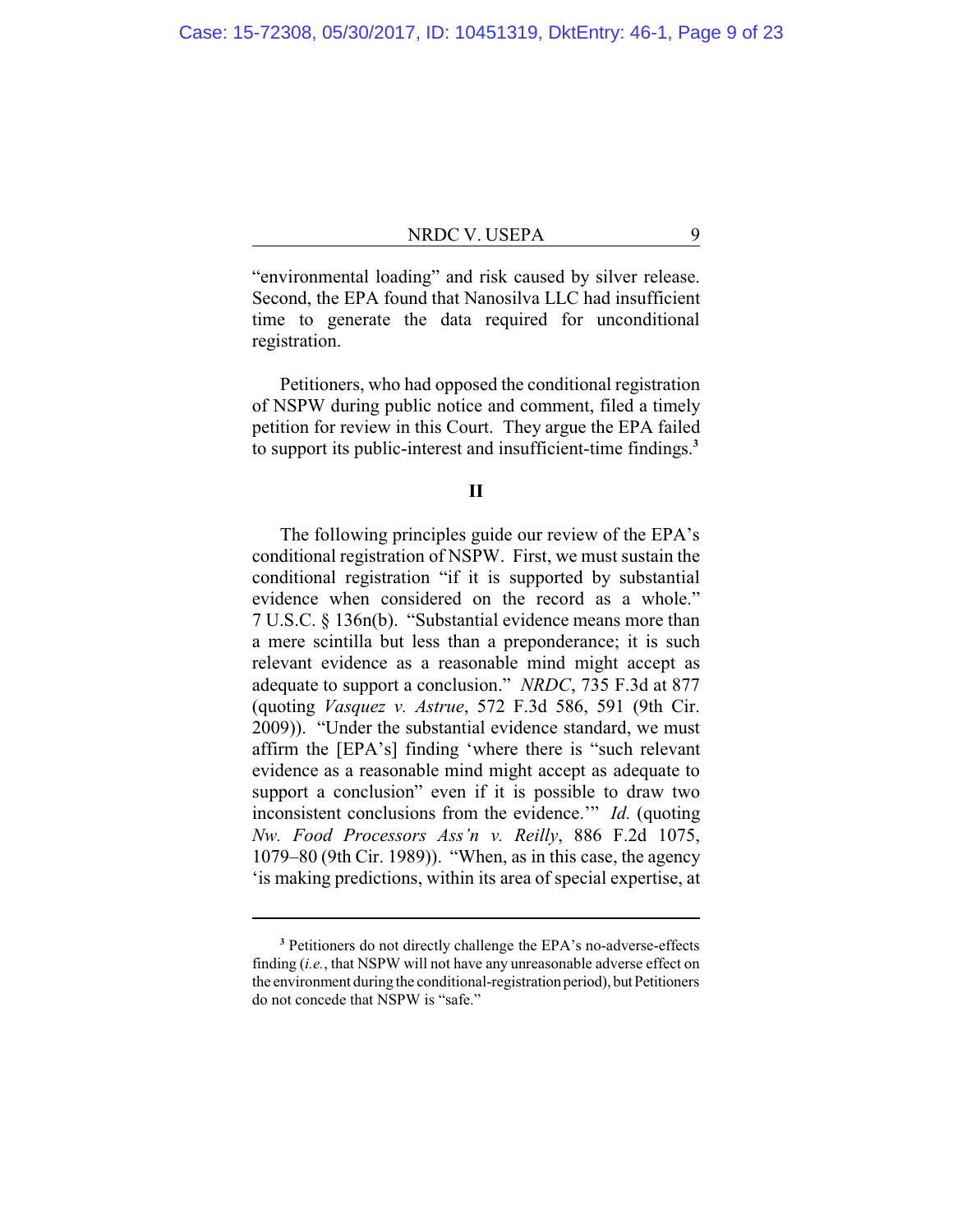the frontiers of science . . . a reviewing court must generally be at its most deferential.'" *Id.* (alteration in original) (quoting *Balt. Gas & Elec. Co. v. NRDC*, 462 U.S. 87, 103 (1983)). But, "[a]lthough we must give due deference to EPA's findings, '[i]t is well-established that an agency's action must be upheld, if at all, on the basis articulated by the agency itself.'" *Id.* (quoting *Motor Vehicle Mfrs. Ass'n of the U.S., Inc. v. State Farm Mut. Auto. Ins. Co.*, 463 U.S. 29, 50 (1983)).

Second, "[w]hen interpreting a statute, we are guided by the fundamental canons of statutory construction and begin with the statutory text." *United States v. Neal*, 776 F.3d 645, 652 (9th Cir. 2015). "The words of a statute should be accorded their plain meaning, as considered in light of 'the particular statutory language at issue, as well as the language and design of the statute as a whole.'" *Preap v. Johnson*, 831 F.3d 1193, 1200 (9th Cir. 2016) (quoting *K Mart Corp. v. Cartier, Inc.*, 486 U.S. 281, 291 (1988)). And, where a statute is ambiguous, "we may turn to legislative history for guidance." *United States v. Thomsen*, 830 F.3d 1049, 1058 (9th Cir. 2016).

### **III**

We are unaware of any prior decision considering the public-interest requirement under 7 U.S.C. § 136a(c)(7)(C). Accordingly, to illuminate the requirement's role in FIFRA's regulatory scheme, we begin with the statutory background. We then turn to whether the EPA supported its public-interest finding in the present case with substantial evidence.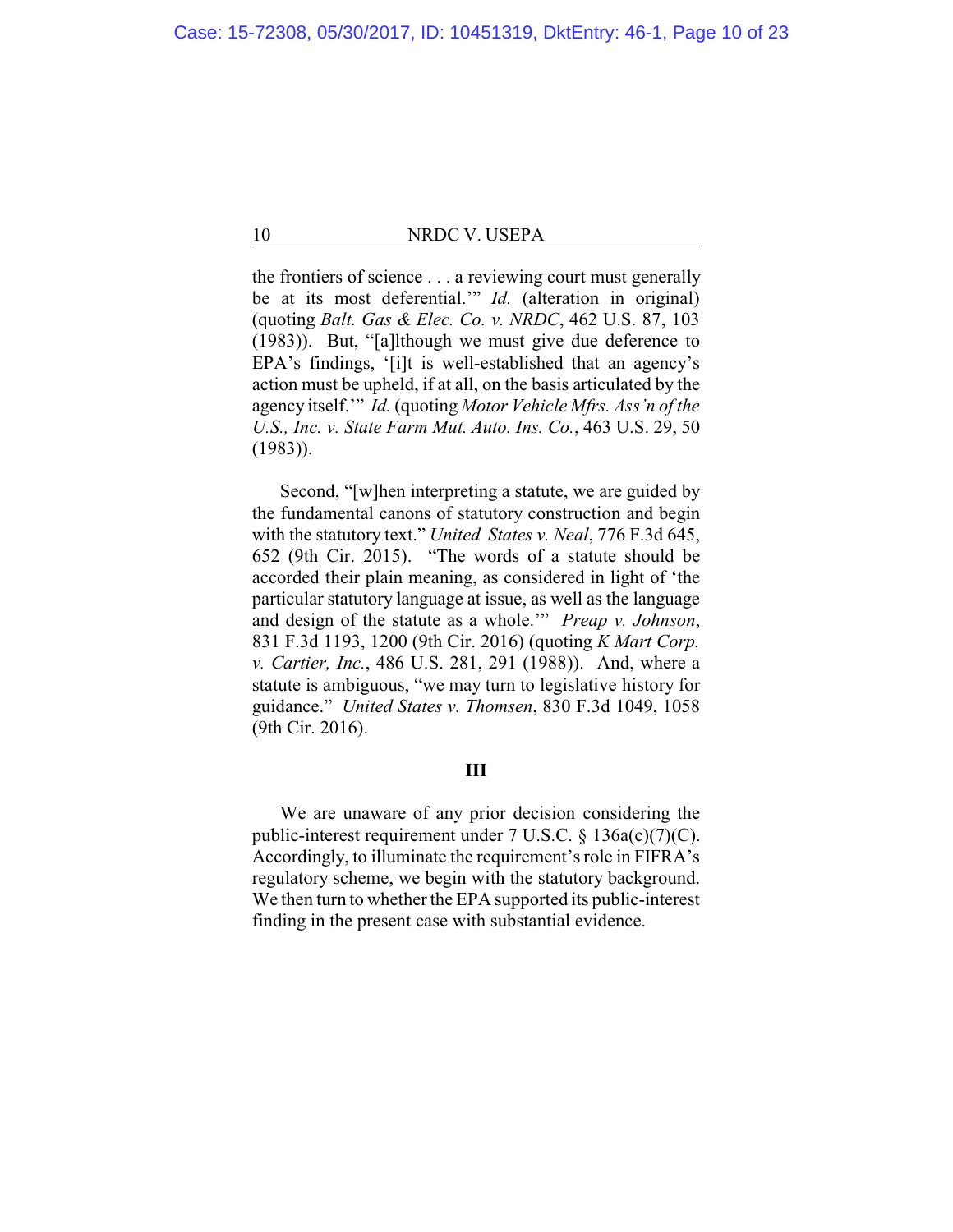### **A**

Generally, "no person . . . may distribute or sell to any person any pesticide that is not registered" with the EPA. 7 U.S.C. § 136a(a). In order for the EPA to evaluate an application for pesticide registration, an application must "describ[e] how the pesticide will be used, the claims made of its benefits, the ingredients, and a description of all tests and studies done and the results thereof, concerning the product's health, safety, and environmental effects." *Pollinator Stewardship Council*, 806 F.3d at 523. The EPA "shall publish guidelines specifying the kinds of information which will be required to support the registration of a pesticide and shall revise such guidelines from time to time." 7 U.S.C. § 136a(c)(2)(A).

After an applicant submits sufficient data for pesticide registration, the EPA may grant "unconditional registration" under  $\S$  136a(c)(5). "Unconditional registration necessarily requires sufficient data to evaluate the environmental risks." *Pollinator Stewardship Council*, 806 F.3d at 523; *see also* 7 U.S.C. § 136a(c)(5) (listing the findings required for unconditional registration). If an applicant has not submitted sufficient data to support unconditional registration, however, the EPA may conditionally register the pesticide under limited circumstances. *See* 7 U.S.C. § 136a(c)(7). As relevant here,

> [t]he [EPA] may conditionally register a pesticide containing an active ingredient not contained in any currently registered pesticide for a period reasonably sufficient for the generation and submission of required data (which are lacking because a period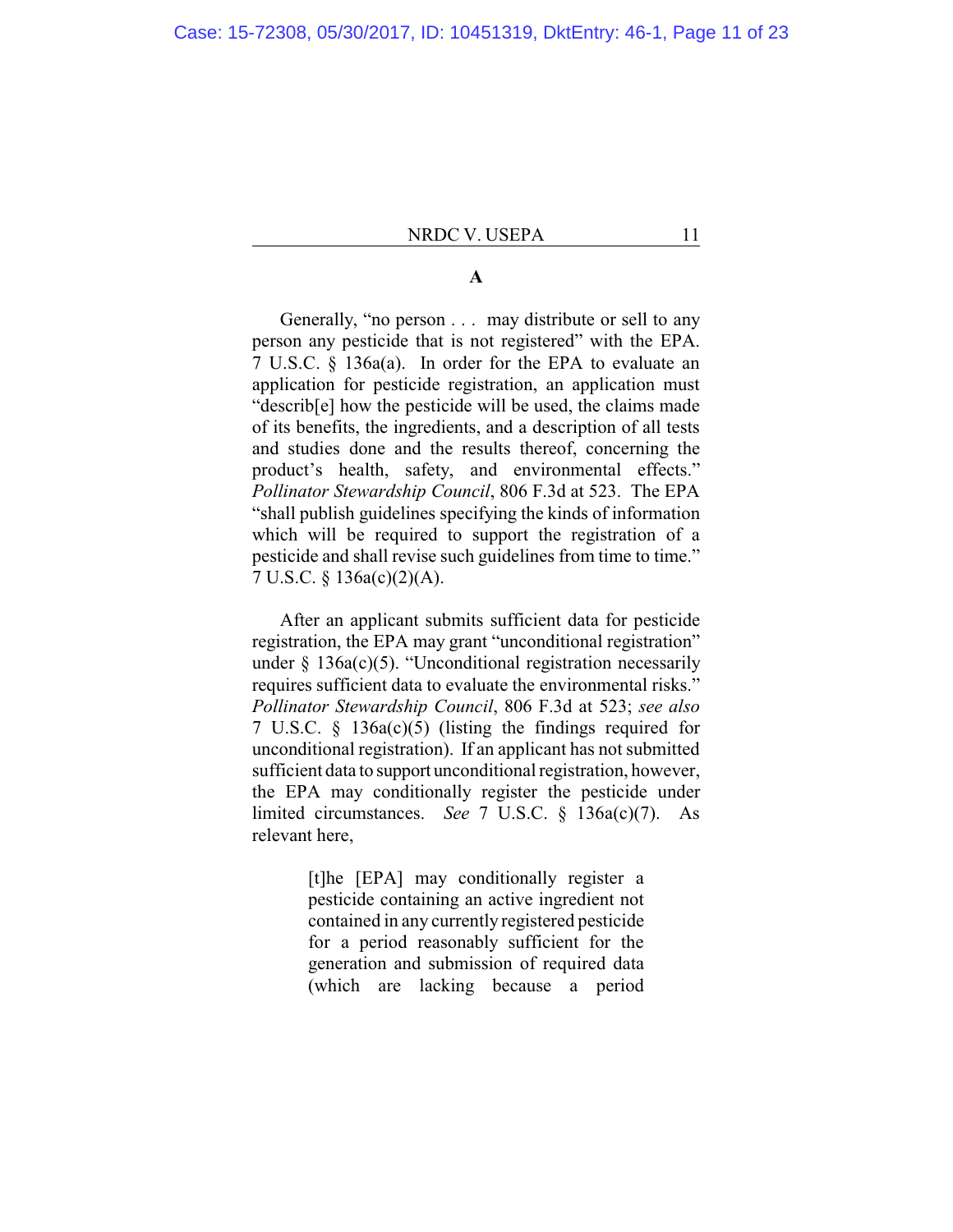reasonably sufficient for generation of the data has not elapsed since the [EPA] first imposed the data requirement) on the condition that by the end of such period the [EPA] receives such data and the data do not meet or exceed risk criteria enumerated in regulations issued under this subchapter, and on such other conditions as the [EPA] may prescribe. A conditional registration under this subparagraph shall be granted only if the [EPA] determines that use of the pesticide during such period will not cause any unreasonable adverse effect on the environment, and *that use of the pesticide is in the public interest.*

*Id.* § 136a(c)(7)(C) (emphasis added).

The public-interest requirement reflects an important distinction between conditional registration and unconditional registration. Conditional registration under  $\S$  136a(c)(7)(C) does not require all the risk data that unconditional registration requires. *Cf.* 7 U.S.C. § 136a(c)(5). Instead,  $§$  136a(c)(7)(C) allows the EPA to temporarily register a pesticide with less-than-complete risk data so long as the EPA, among other additional requirements, determines "that use of the pesticide is in the public interest."

The statute does not further define the public-interest requirement, but the legislative history of conditional registration provides some insight. For example, a report by the Senate Committee on Agriculture, Nutrition, and Forestry, stated: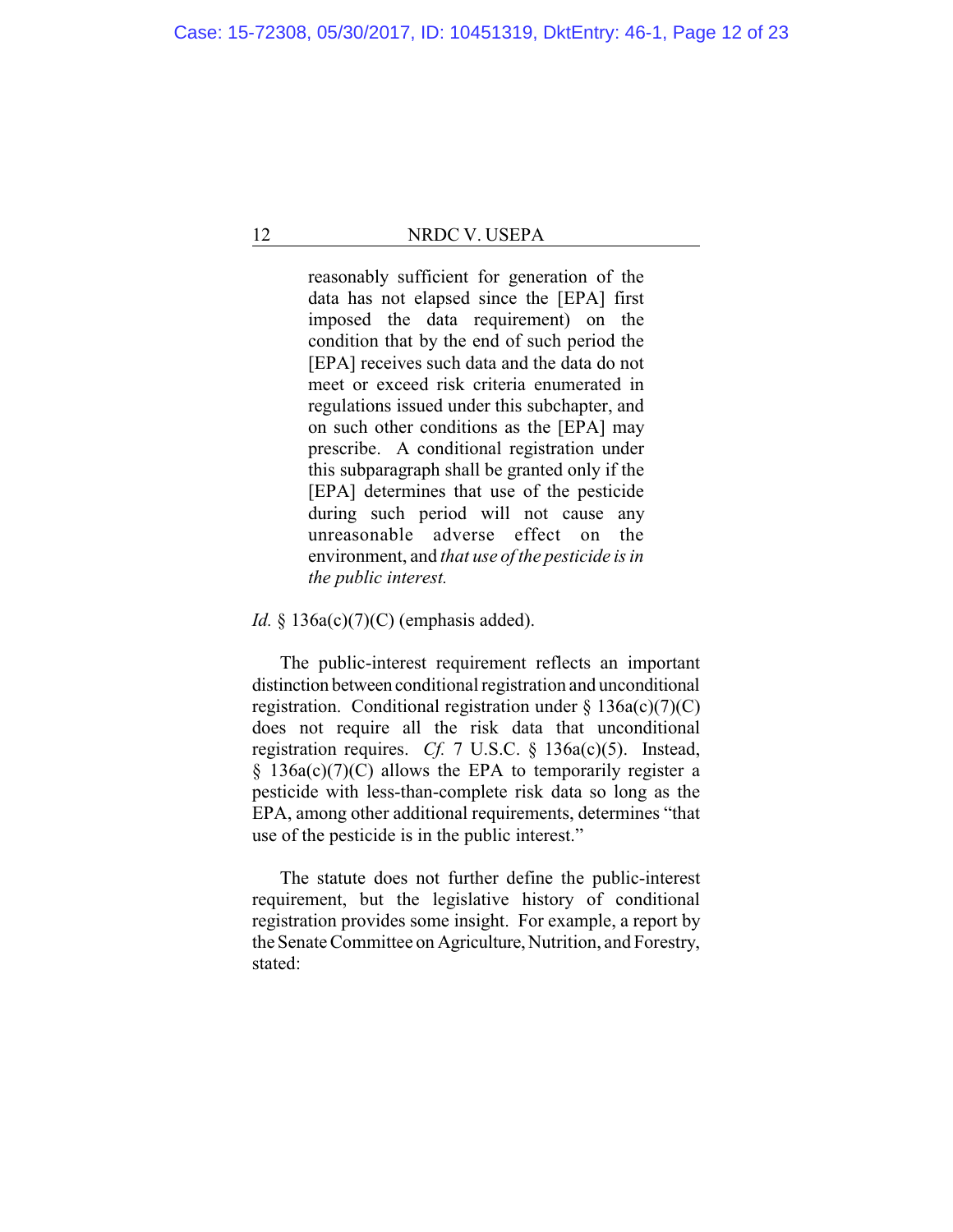No new-chemical conditional registration [under  $\S 136a(c)(7)(C)$ ] could be issued unless the [EPA] determined that use of the pesticide during the period required to complete the testing would not cause any unreasonable adverse effect on the environment, and that use of the pesticide was required in the public interest, as for example, in a situation in which there is a significant pest control problem which cannot satisfactorily be handled by use of products which have been fully registered.

S. Rep. No. 95-334, at 21 (1977).

On the Senate floor, Senator Leahy, who sponsored the bill that created the conditional registration provision, stated that the Senate committee carefully considered the statutory requirements so conditional registration "would be reserved to the truly exceptional case." 123 Cong. Rec. 25,706 (1977). The public-interest requirement, he stated, was "a more stringent test" than that required for unconditional registration. *Id.* ("[A]s with all other registrations, the [EPA] has to find the pesticide would not have an unreasonable adverse effect on the environment. Finally, *a more stringent test* also applies. The [EPA] must be shown evidence sufficient to find that this confidential [*sic*] registration is 'in the public interest.'" (emphasis added)). Senator Leahy continued:

> Suppose we have a serious pest problem for which this new pesticide would be an alternative to other chemicals. The [EPA] is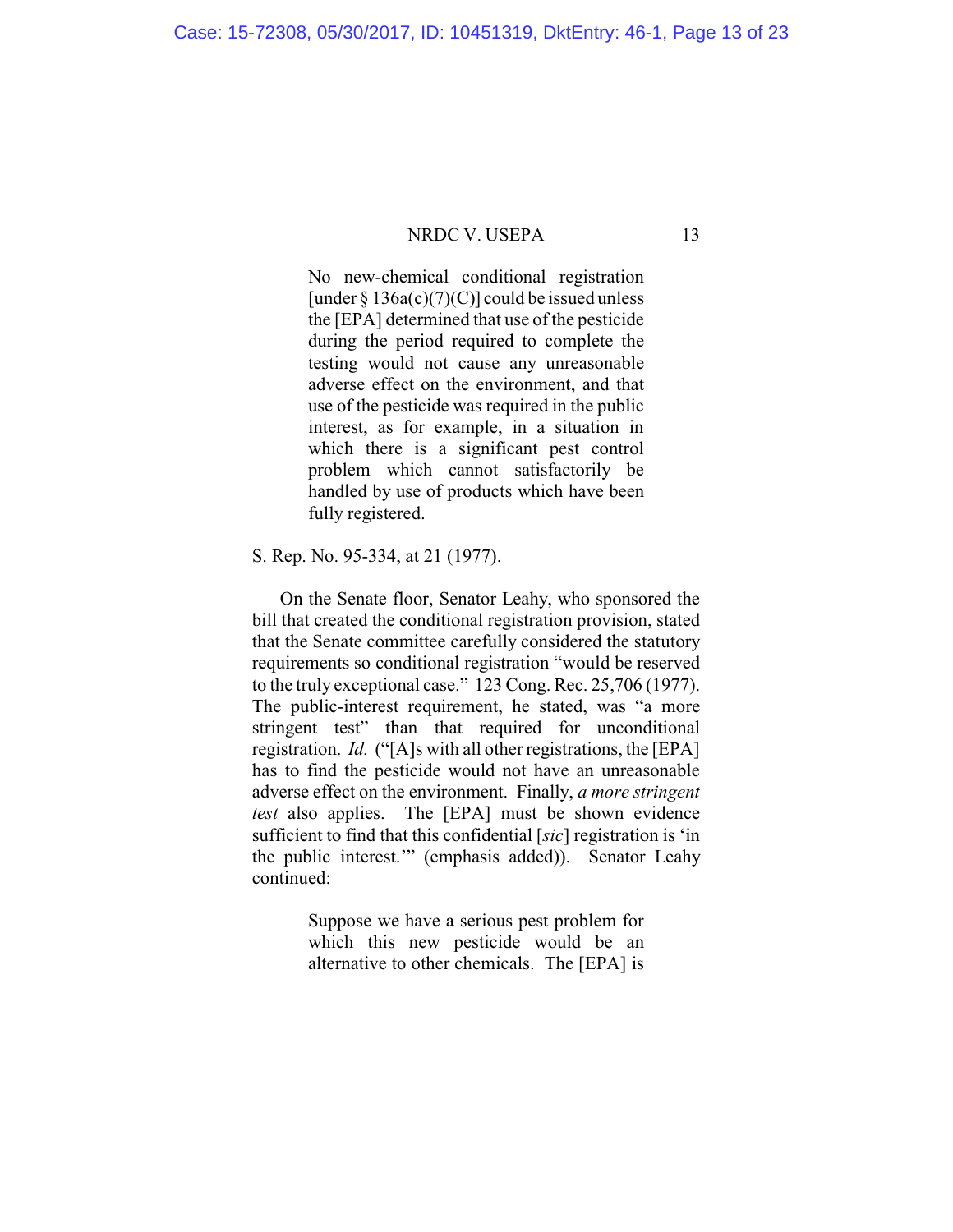sure that this pesticide is as safe as any pesticide already registered for that use. . . .

. . . However, in the best case there may be gaps in the safety data which supports the registration. . . . Clearly the objectives of the Act are best served with the added flexibility to permit a new product to be used which will meet the stringent test of being "in the public interest."

*Id.*

The EPA Administrator, while testifying before the Senate committee, made statements to similar effect. *See* S. Rep. No. 95-334, at 74 (Statement of Douglas Costle, Adm'r, Environmental Protection Agency) ("[T]here may be a real need for use of the pesticide to avoid pest outbreaks. It is our opinion that in some of these cases it would be proper to allow conditional registration . . . if the public interest would be served by issuance of a conditional registration, bearing in mind the benefits as well as the likely scope of the risk. Although we think that the exercise of this conditional registration authority for new chemicals would be rare, we feel that it should be available in appropriate cases.").

**B**

In the present case, the EPA found that use of NSPW is in the public interest because it has the "potential" to reduce the amount of silver released into the environment. Petitioners do not dispute that reducing the amount of silver in the environment is in the public interest. Rather, Petitioners dispute the factual premises underlying the EPA's public-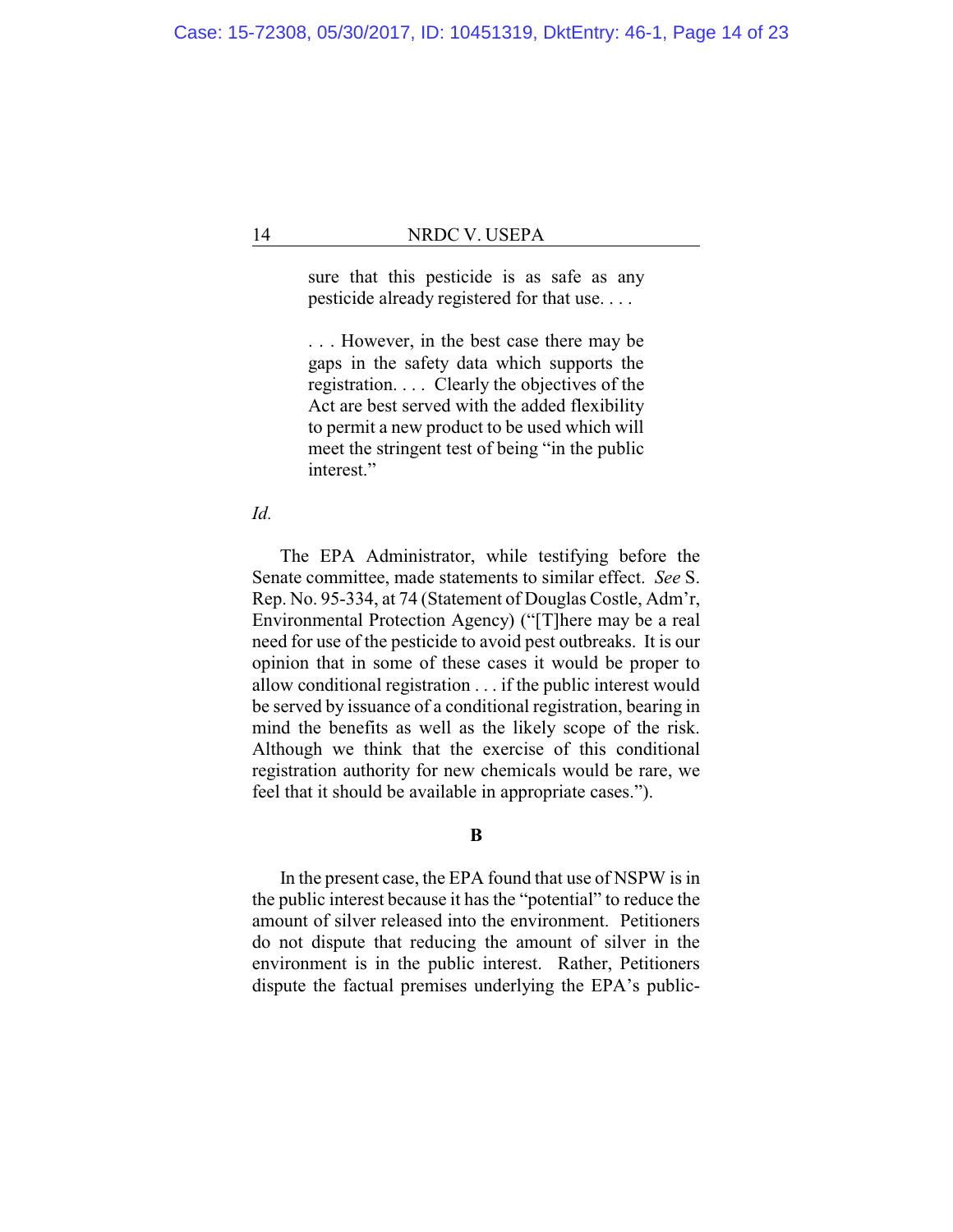interest finding: (1) that NSPW has a lower application rate (*i.e.*, it uses less silver) than conventional-silver pesticides; (2) that NSPW has a lower mobility rate (*i.e.*, it is less likely to release silver into the environment in detectable quantities); and (3) that current users of conventional-silver pesticides will switch to NSPW and/or that NSPW will not be incorporated into new products. Although we conclude that the first two premises are supported by substantial evidence, we hold that the third premise impermissibly relies on unsubstantiated assumptions.**<sup>4</sup>**

**1**

The EPA found that NSPW has a lower application rate than conventional-silver pesticides. Petitioners make several arguments as to why this finding is not supported by substantial evidence. First, Petitioners argue that the increased toxicity of nanosilver**<sup>5</sup>** outweighs any benefits that may be gained from its lower application rate. We conclude, however, that the EPA presented substantial evidence to support its conclusion regarding these toxicity risks. In its response to public comments, the EPA agreed that the evidence suggests "nano-scale silver can potentially be more toxic than ionic silver alone." But the EPA also concluded that the evidence suggests nanosilver would not be

**<sup>4</sup>** The EPA argues that Petitioners waived their arguments regarding EPA's assumptions. After reviewing Petitioners' comments, however, we conclude Petitioners more than adequately raised the issue during the public notice-and-comment period. *See Portland Gen. Elec. Co. v. Bonneville Power Admin.*, 501 F.3d 1009, 1023–24 (9th Cir. 2007).

**<sup>5</sup>** For ease of reference and at the risk of conflating different formulations of nanosilver, our references to "nanosilver" from this point forward pertain only to the formulation in NSPW.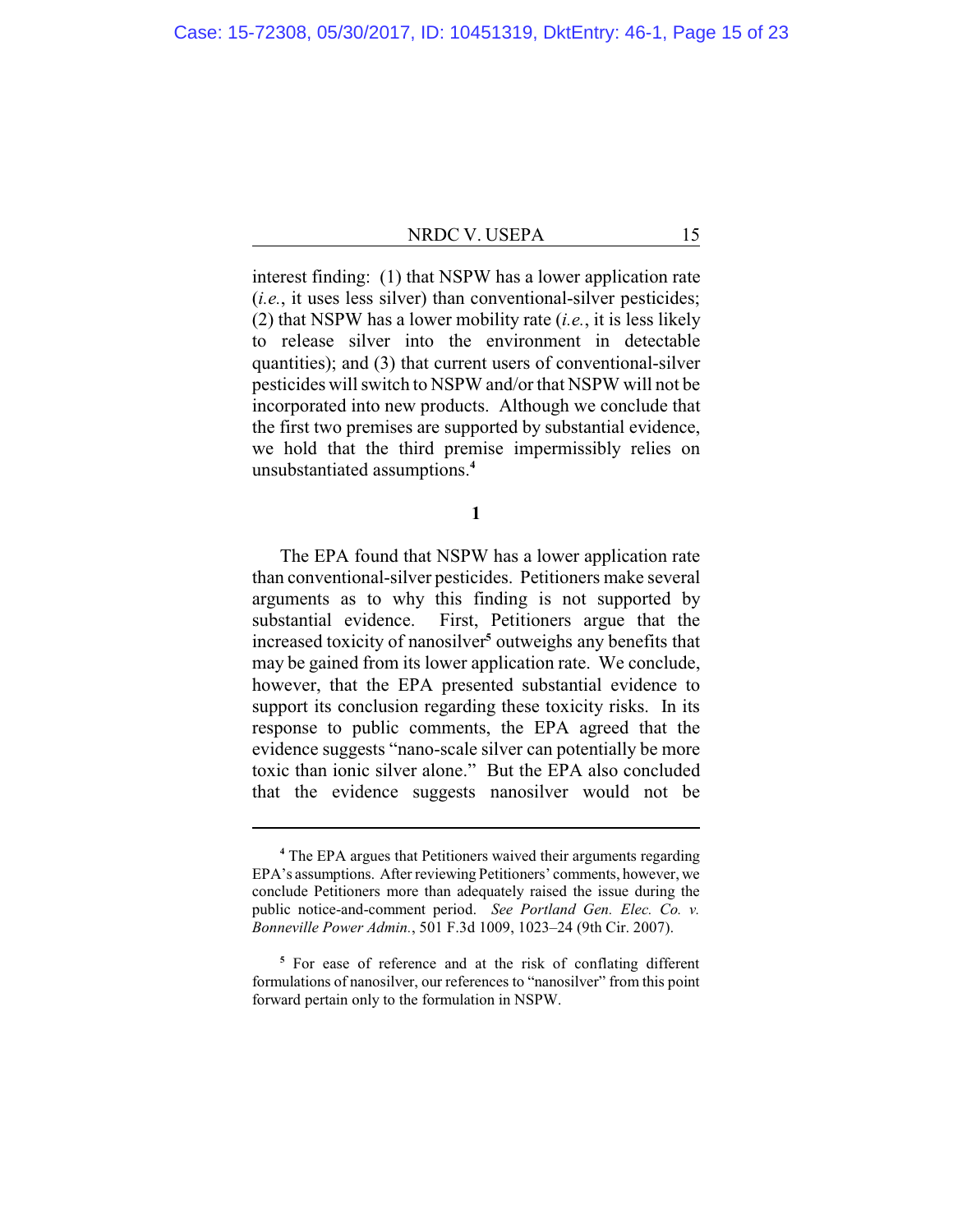"sufficiently more toxic to raise risk concerns when taking into account leaching rates for the proposed uses." For NSPW incorporated into plastics, the EPA specifically concluded that nanosilver would have to be "on the order of 5 to 53 times more toxic" than conventional silver to raise concerns. And for textiles, the EPA concluded that nanosilver would need to be "on the order of 19 to 190 times more toxic."

Petitioners appear to attack these conclusions as too probabilistic. Nevertheless, on substantial evidence review, the EPA need not present evidence to support an outcome with certainty; it only needs to present "such relevant evidence as a reasonable mind might accept as adequate to support a conclusion." *NRDC*, 735 F.3d. at 877 (quoting *Vasquez*, 572 F.3d at 591). We defer to the EPA on this matter as it "is making predictions, within its area of special expertise, at the frontiers of science." *Id.* (quoting *Balt. Gas & Elec. Co.*, 462 U.S. at 103).

Second, Petitioners argue the EPA failed to explain why, given the different risks that nanosilver poses, total mass of silver applied (*i.e.*, the application rate) is a relevant point of comparison. We disagree. The EPA acknowledged in its response to public comments that there was an "ongoing debate within the scientific community that metrics other than mass (such as particle number or surface area) may be more suitable for assessing nanosilver risks." But the EPA also considered its use of mass in light of NSPW's "low release[ ] [levels], the available toxicity data, use of multiple risk uncertainty factors . . . [,] and required risk-mitigation measures on the product label." Under these circumstances, we conclude that the EPA's qualified use of application rate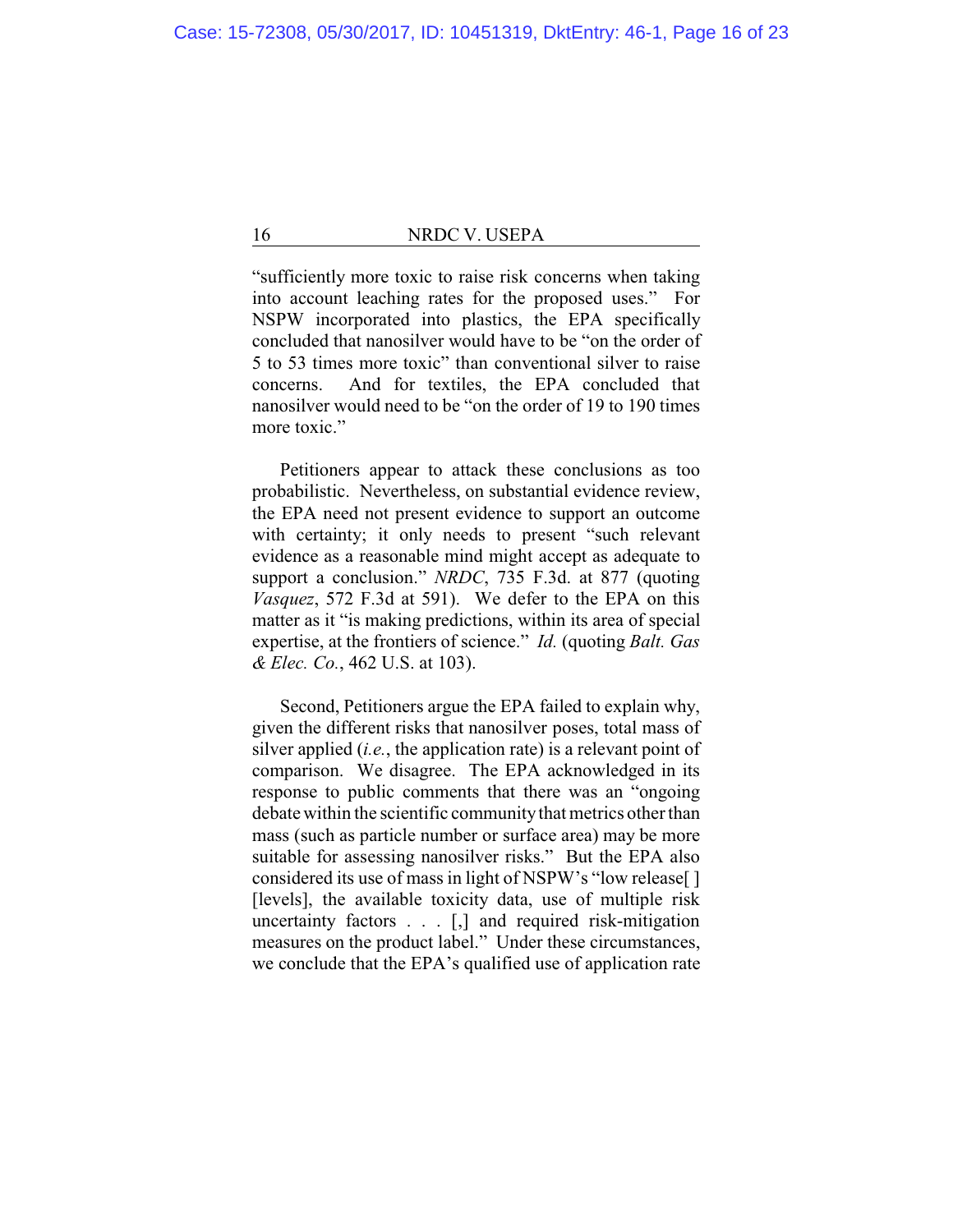is supported by substantial evidence and defer to the EPA's expertise.

Finally, Petitioners argue that the EPA failed to support its finding that conventional-silver pesticides have higher application rates than NSPW. While the EPA did not list every conventional-silver pesticide's application rate, the EPA listed 16 different conventional-silver pesticides and their application rates in its response to public comments. These rates are many times higher than the permitted application rate of NSPW. As a result, we cannot say the EPA's lower-application rate finding is unsupported by substantial evidence.

**2**

The EPA next found that the nanosilver in NSPW has a lower mobility rate than conventional-silver pesticides. Petitioners argue this finding relied on a plastic-leaching study the EPA had previously found deficient. But the EPA's finding does not rely solely on the plastic-leaching study. The EPA also relied on an undisputed textile-leaching study which also demonstrated low release levels. Further, the EPA noted, the nanosilver in NSPW "is complexed to a larger particle that is then embedded into a polymer. The submitted leaching studies show that nanosilver is unlikely to be released in quantities above the detection limit from this polymer. Absent release from the polymer, the mobility of nanosilver in [NSPW] is greatly reduced." The EPA then compared this structure to "silver salts," which are in "most silver-based pesticide products" and "immediate[ly] dissol[ve]." We therefore cannot say the EPA's lowermobility finding is unsupported by substantial evidence.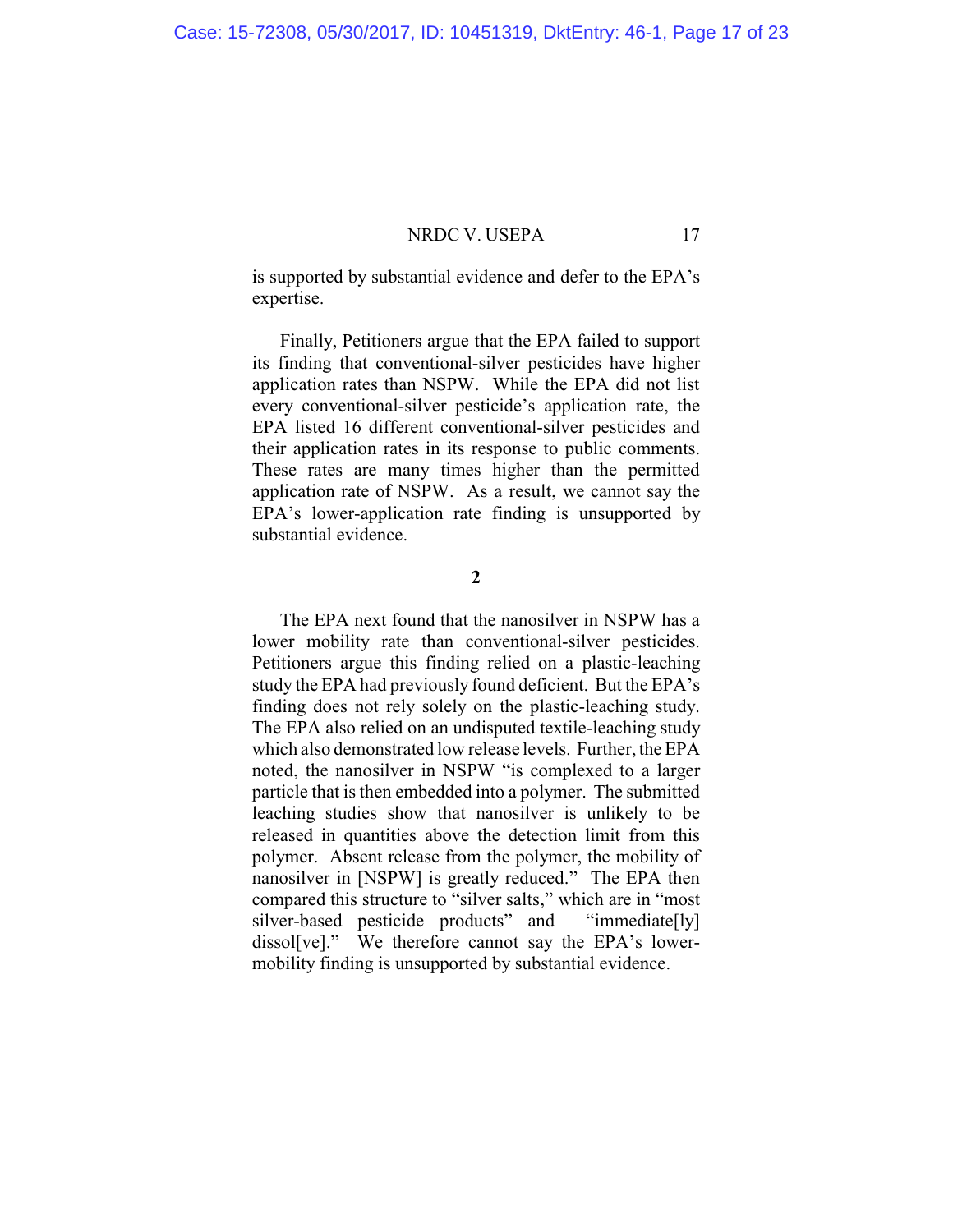### **3**

Our inquiry cannot end with the EPA's findings that NSPW has lower application and mobility rates than conventional-silver pesticides. The EPA ultimately found that, based on these comparatively lower rates, use of NSPW is in the public interest because it has the "potential" to reduce the amount of silver released into the environment. This finding, however, also requires two interrelated and unstated assumptions. It assumes, first, that current users of conventional-silver pesticides will replace those pesticides with NSPW ("the substitution assumption"). It also assumes that NSPW will not be incorporated into new products to the extent that such incorporation would actually *increase* the amount of silver released into the environment ("the no-newproducts assumption").**<sup>6</sup>** Because the substitution and nonew-products assumptions are unsubstantiated, Petitioners argue that the EPA's public-interest finding is not supported by substantial evidence. We agree.

The EPA cites no evidence in the record to support its substitution assumption. In briefing before this Court, the EPA contends that substitution will occur as a "logical matter." To support this proposition, the EPA cites a 1983 entry in the Federal Register, stating that "the pesticide market in general is finite, relatively 'saturated' and inelastic" and that increased competition may "shift the user's purchase

**<sup>6</sup>** New "products" should not be confused with new "use pattern." When referring to new products, we refer to new incorporations of NSPW *within* current registered use patterns. In other words, we base our analysis on the understanding that NSPW is not registered for use in a greater range of products than conventional-silver pesticides. We provide an example below of how NSPW may be used in new products.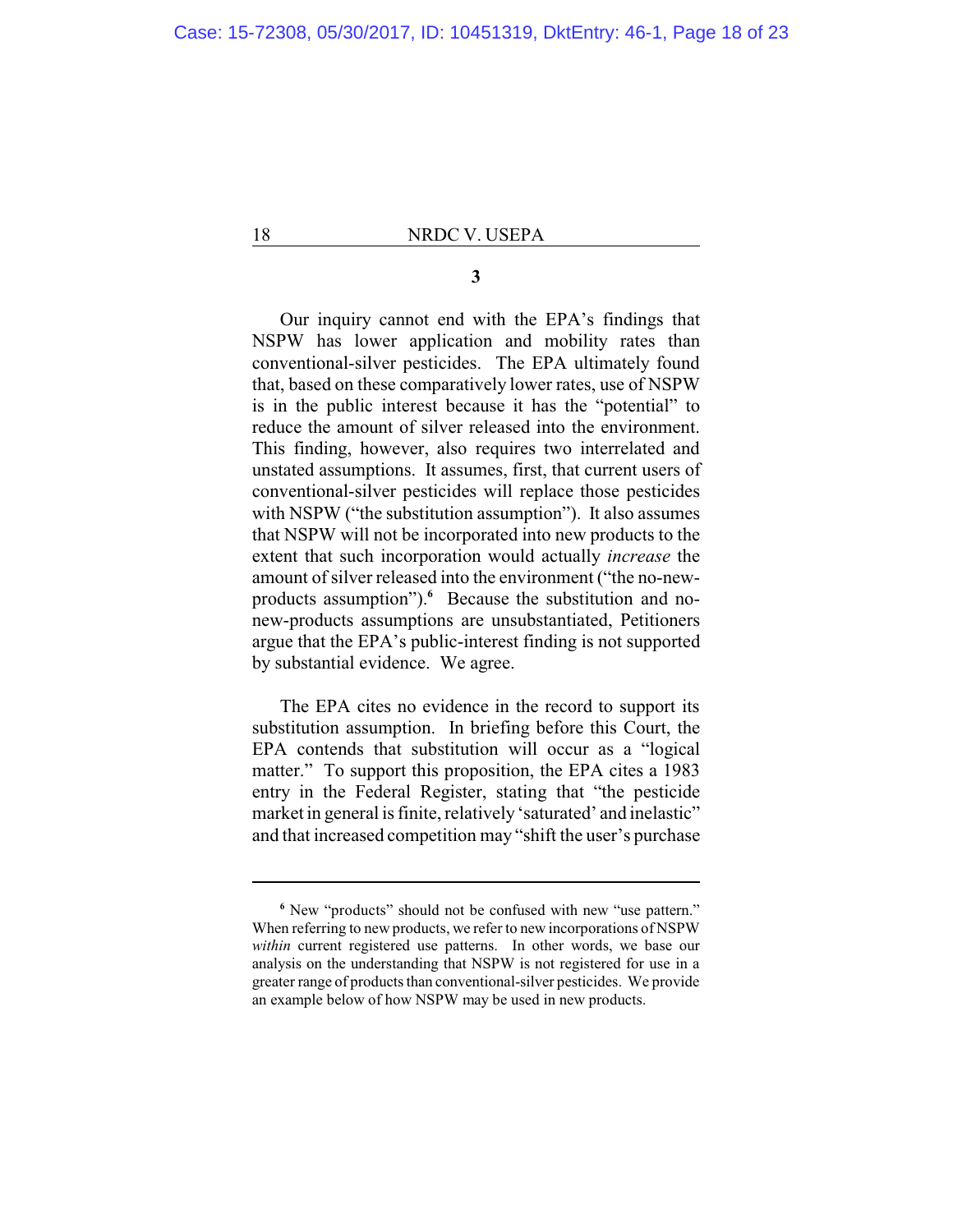from one company to another." *See* Regulations for the Enforcement of FIFRA; Conditional Registration, 48 Fed. Reg. 34000, 34003 (July 26, 1983). We cannot, however, "accept appellate counsel's post-hoc rationalizations for agency action." *Hernandez-Cruz v. Holder*, 651 F.3d 1094, 1109 (9th Cir. 2011) (quoting *Nw. Envtl. Def. Ctr. v. Bonneville Power Admin.*, 477 F.3d 668, 688 (9th Cir. 2007)). And even if we did consider the general description of the pesticide market as it existed in 1983, we have no way of knowing from the record whether that description is applicable to the current and narrower markets for silverbased pesticides and materials preservatives.

The lack of evidence supporting the substitution assumption may not be inherently problematic: if no manufacturer adopts NSPW, then NSPW will not present any environmental risk through those manufacturers' products. The substitution assumption is certainly problematic, however, in light of the no-new-products assumption, which the EPA also fails to support. In response, the EPA argues that there is no evidence to suggest that NSPW *will* be incorporated into new products. It also contends that it need not prove a negative proposition. But, as a logical matter, the EPA's no-new-products assumption must be weighed against its substitution assumption. On the one hand, the EPA assumes that current users of conventional-silver pesticides will switch to NSPW. On the other hand, however, it assumes that the benefits of NSPW will not also invite manufacturers to incorporate NSPW into new products. The EPA assumes, moreover, that the costs of switching to NSPW are not prohibitive, while it also assumes that the costs of adding NSPW will discourage new incorporations during the conditional-registration period.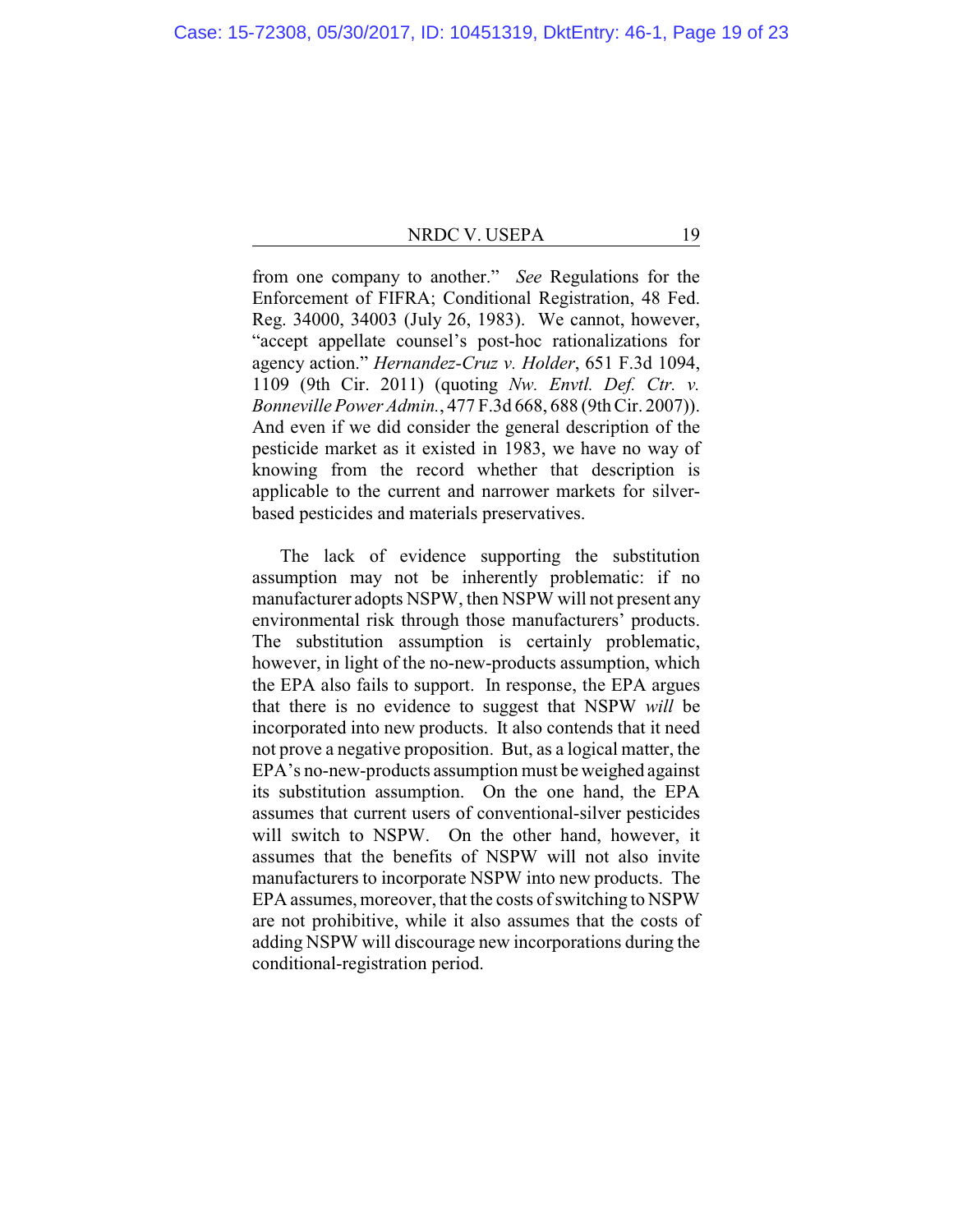We do not foreclose the possibility that the EPA could have proved these assumptions. Nevertheless, without evidence in the record to support the assumptions, we cannot find that the EPA's public-interest finding is supported by substantial evidence as required by FIFRA. Requiring substantial evidence for public-interest findings, moreover, is not just a statutory technicality as this case demonstrates. Here, if the EPA's substitution and no-new-products assumptions are incorrect, NSPW may *increase* the amount of silver released into the environment and contravene the identified public interest. For example, the EPA permits NSPW and conventional-silver pesticides to be incorporated into certain plastic furniture under their current registrations. That does not mean, however, that every plastic furniture product actually incorporates a silver-based pesticide. Furniture A may use a conventional-silver pesticide as a materials preservative, but Furniture B may not. If NSPW is added to Furniture B, but Furniture A continues to use the conventional-silver pesticide, there would be a net increase in the amount of silver incorporated into Furniture A and B.

The EPA argues that its public-interest finding allows for the possibility that NSPW could be added to new products. It points out, again, that the maximum application rate for the nanosilver in NSPW "is a fraction of what is permitted in pesticides containing conventional silver." The EPA also states that it used "worst-case scenarios" when assessing how much nanosilver from NSPW will leach from products and end up in the environment. The maximum-application-rate argument, however, still requires the assumption that a new product would have used a conventional-silver pesticide if NSPW was not available or that there will be an offsetting switch from conventional-silver pesticides to NSPW in other products. Regardless of whether the NSPW in new products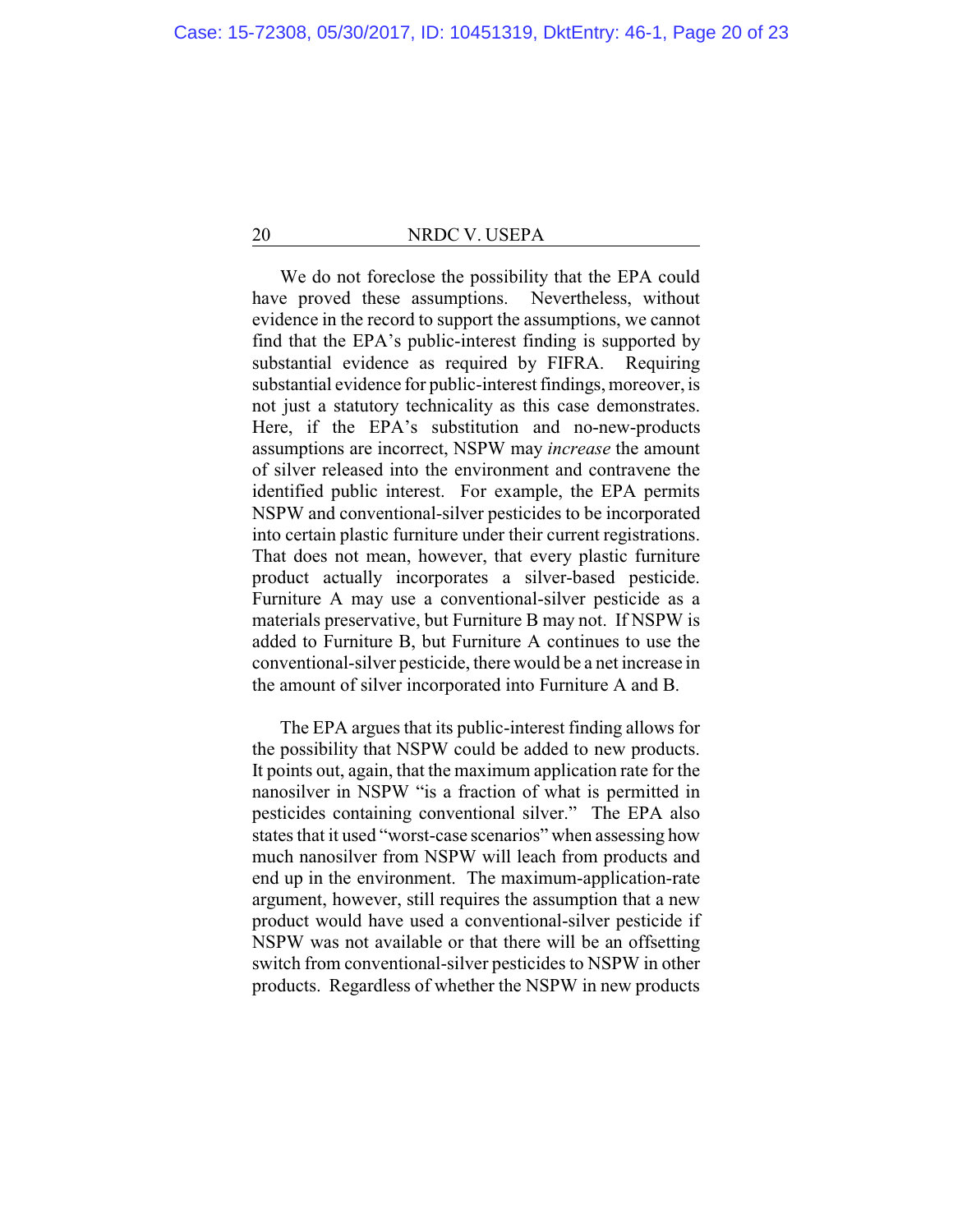only releases a minimal amount of silver in the "worst-case scenario," the public interest that the EPA identified reducing silver in the environment—will not be met unless one of these two conditions occurs. In short, these arguments do nothing to address the core flaw in the EPA's publicinterest finding: it assumed, without citing evidence, that NSPW would be used enough by some, but not too much by others, to reduce the amount of silver released into the environment.

The EPA is capable of evaluating the kind of evidence that would have substantiated these assumptions. In its own guidance document, the EPA listed several factors it may consider in determining whether a pesticide is in the public interest. *See* Pesticide Programs; Conditional Registration of New Pesticides, 51 Fed. Reg. 7628-02, 7632–33 (Mar. 5, 1986).**<sup>7</sup>** These include economic factors, such as the "[c]omparative estimated costs and savings if the new pesticide is used instead of equivalent registered pesticides or alternative non-pesticide methods." *Id.* at 7633. NSPW, moreover, is not the first registered nanosilver-based materials preservative on the market—it is the second. While there are important differences between AGS-20 and NSPW, we have to imagine that at least *some* data about AGS-20's use and adoption were ascertainable and would have been useful in evaluating the EPA's assumptions.

**<sup>7</sup>** We acknowledge that the EPA is not bound to follow this guidance document and do not base our decision on the EPA's failure to follow this guidance. The guidance is only relevant to the extent it illustrates the EPA's capability to evaluate and consider the kind of evidence that would have supported its public-interest finding in the present case.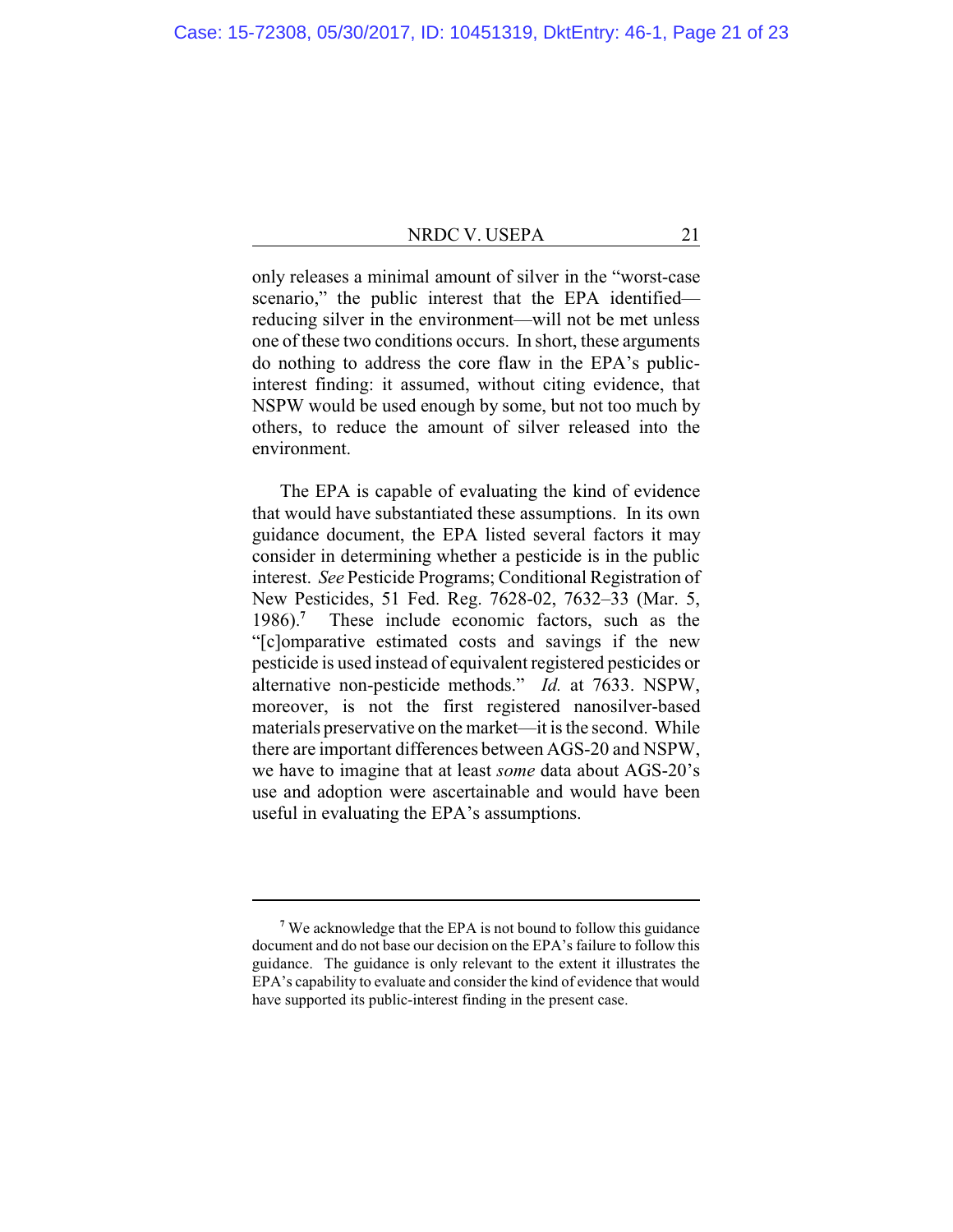To be clear, the EPA need not "ferret out every possible alternative" scenario that may occur when determining that a conditional registration is in the public interest. *Vermont Yankee Nuclear Power Corp. v. Nat. Res. Def. Council*, 435 U.S. 519, 551 (1978). Nor is the EPA required to support a public-interest finding with "scientific certainty." *ASARCO, Inc. v. Occupational Safety & Health Admin*., 746 F.2d 483, 490 (9th Cir. 1984) (citation omitted). But the EPA must support its predicted public-interest scenario with "substantial" evidence when considered on the record as a whole." *See* 7 U.S.C. § 136n(b). Further, § 136a(c)(7)(C) does not presume, as the EPA argues, that the EPA may collect missing data related to its public-interest finding after granting a conditional registration. To the contrary, § 136a(c)(7)(C) only presumes the EPA needs more data to make a risk determination regarding use of the pesticide beyond the conditional-registration period. The statute instead requires the EPA to find, *before* granting conditional registration, "that use of the pesticide *is* in the public interest."  $7 \text{ U.S.C. } § 136a(c)(7)(C)$  (emphasis added).

In sum, the public-interest requirement of  $\S 136a(c)(7)(C)$ is an additional, "more stringent test" that distinguishes conditional registration from unconditional registration. *See* 123 Cong. Rec. at 25,706; *see also Preap*, 831 F.3d at 1200 (stating that a statute's words must be considered in light of the "design of the statute as a whole" (citation omitted)). To pass this test, the EPA must support its finding with substantial evidence. The EPA may not satisfy the requirement by simply finding that a pesticide has the "potential" to be in the public interest—especially where the pesticide also has the "potential" to contravene the public interest. Accordingly, where an essential premise of a publicinterest finding is only supported by bare assumptions, as in